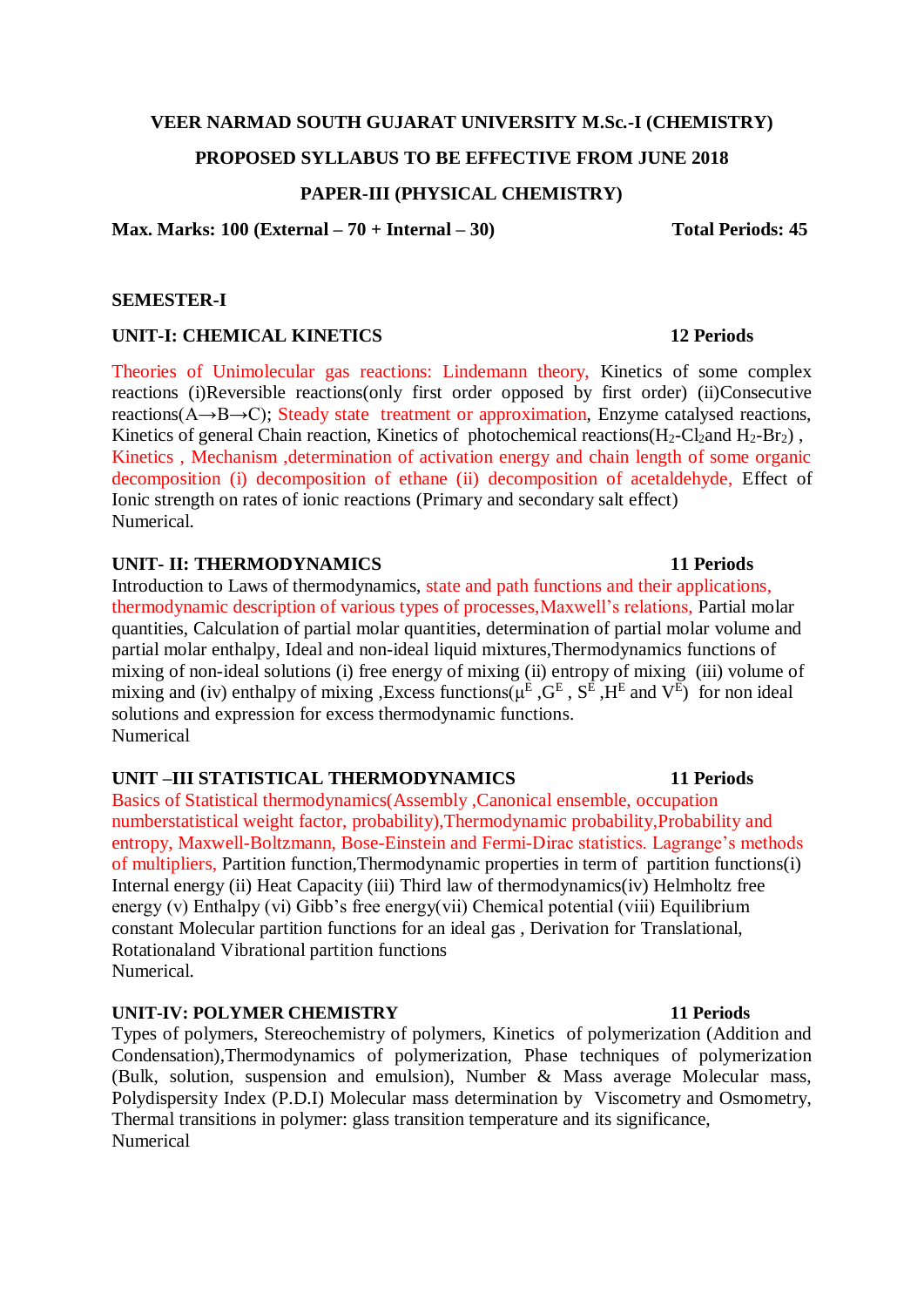# **Reference Book:**

- **1. Physical Chemistry, Atkins, P.W., W.H. Freeman (2017) 10 thediton**
- **2. Thermodynamics for chemist Samuel Glasstone, East-West Press Pvt. Ltd. (2008)**
- 3. Principles of Physical Chemistry**Puri B.R., Sharma L.R. and Pathania, M.S.,** Vishal Publishing Co. 41th ed. (Kinetics of some complex reactions (i) Reversible reactions(only first order opposed by first order), Consecutive reactions page no. 700- 704) Kinetics of general Chain reaction page no. 706-708 Kinetics of photochemical reactions(  $H_2-Br_2$ ) page no. 351-352Maxwell's relations page no. 565 Number & Mass average Molecular mass,Polydispersity Index(P.D.I) Molecular mass determination by Viscometry and Osmometry page no. 1036 -1042

Maxwell-Boltzmann, Bose-Einstein and Fermi-Dirac statistics. Lagrange's methods of multipliers, page no. 629-635

 Molecular partition function for an ideal gas , Derivation for Translational, Rotational And Vibrational partition functions page no. 636-641

4. **Chemical KineticsLaidlerK.J.TATAMcGRAW-HILL PUBLISHING** 

**COMPANY LTD.,** ( Theories of unimolecular gas reactions: Lindemann theory Page No. 143-147) Steady state treatment or approximation page no. 327-328 Enzyme catalysed reactions page no. 474-477 Kinetics of photochemical reactions( $H_2$ -Cl<sub>2</sub> and H2-Br2) page no. 360-364 ,327-328 ,358-359 Kinetics, Mechanismand determination of activation energy and chain length of some organic decomposition (i) decomposition of ethane (ii) decomposition of acetaldehyde page no. 386-390

- 5. **Principles of Chemical Kinetics, James E. House, Elsevier Publication**
- **6. Kinetics and Mechanism of Chemical Transformations,Rajaraman, J. and Kuriacose, J., McMillan (2008).**

## **7. Kinetics of chemical reactionsS.K. Jain , Vishal Publications**

Mechanismand determination of activation energy and chain length of some organic decomposition (i) decomposition of ethane (ii) decomposition of acetaldehyde page no. 141-143 , 144-145Effect of Ionic strength on rates of ionic reactions (Primary and Secondary Salt Effect) page no. 160-162 Kinetics of polymerization (Addition and Condensation) page no. 192-195

- **8. A Text Book of Physical chemistry K.L.Kapoor Vol-5 Macillan India Ltd. 2007** Effect of Ionic strength on rates of ionic reactions (Primary and Secondary Salt Effect) page no. 164-167
- **9. An Introduction to Chemical Thermodynamics R P Rastogi and R R Mishra VIKASH PUBLISHING HOUSE PVT LTD. 6th edition** Introduction to Laws of thermodynamics, state and path functions and their applications, thermodynamic description of various types of processes page no. 1-15 , 42-47 Maxwell's relations page no. 254-258Partial molar quantities(Partial molar volume ,Internal energy, enthalpy, entropy ,Gibb,s free energy and Work function) page no. 318-325 Thermodynamics functions of mixing of non-ideal solutions (i) free energy of mixing (ii) entropy of mixing (iii) volume of mixing and (iv) enthalpy of mixing page no. 396- 397 Calculation of partial molar quantities determination of partial molar volume and partial molar enthalpy page no. 402-413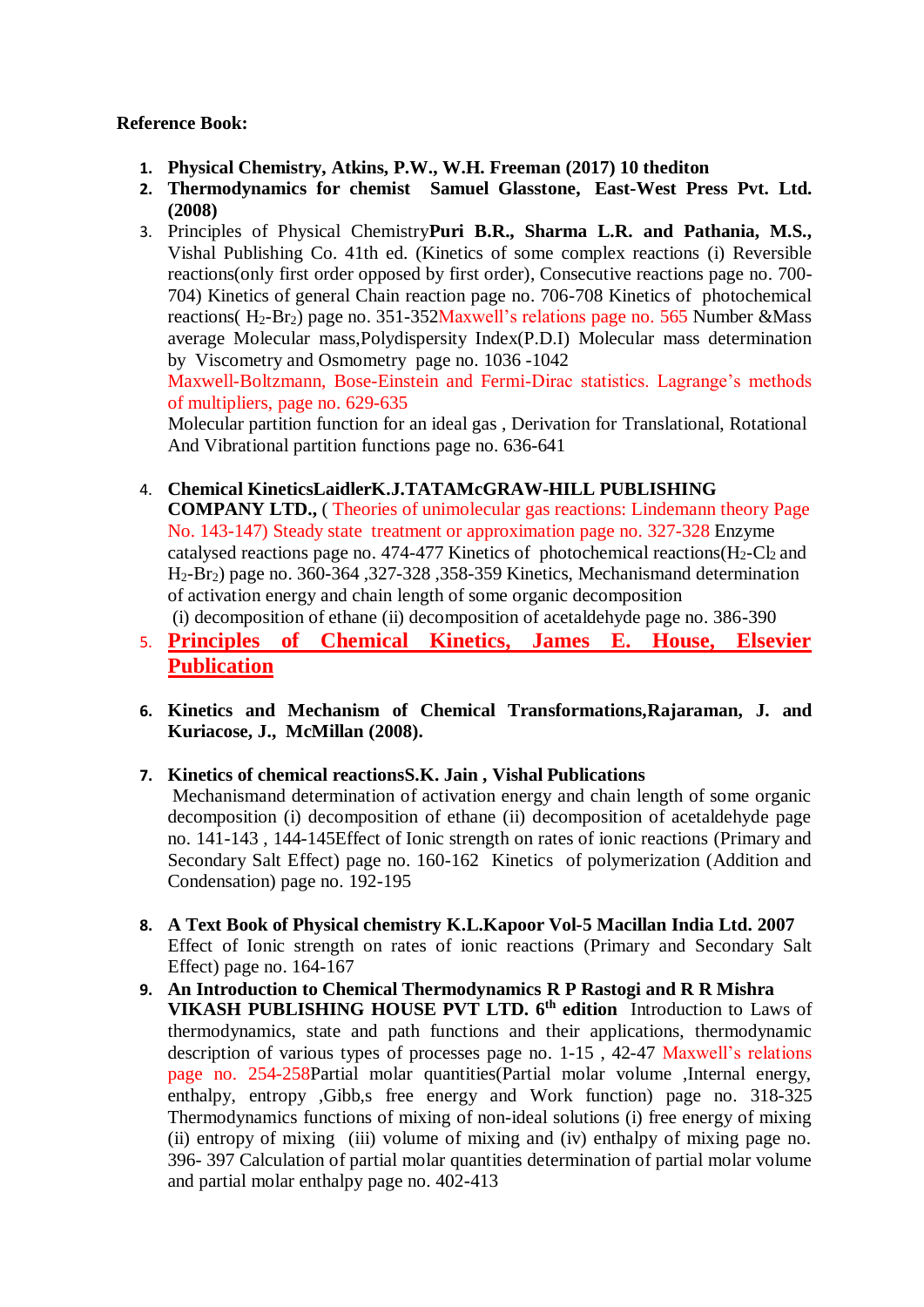Excess functions ( $\mu^E$ ,  $G^E$ ,  $S^E$ ,  $H^E$  and  $V^E$ ) for non ideal solutions and expression for excess thermodynamic function. Page no. 397-398

(Assembly,Canonicalensemble,occupation number , statistical weight factor, probability page no. 269-273Thermodynamic probability ,Probability and entropy page no. 274-278Partition functionpage no. 284Thermodynamic properties in term of partition functions (i) Internal energy (ii) Heat Capacity (iii) Third law of thermodynamics(iv) Helmholtz free energy (v) Enthalpy (vi) Gibb's free energy(vii) Chemical potential (viii) Equilibrium constant page no. 286- 291

# **10. Advanced Physical Chemistry D.N.Bajpai S.CHAND& COMPANY LTD. 2nd edition**

Effect of Ionic strength on rates of ionic reactions (Primary and secondary salt effect) Page no. 508-512Partition function page no. 275-276 Derivation for Translational, Rotationaland Vibrational partition functions page no. 278-282.

# **11. Polymer science by V.R.Gowarikar. WILEY EASTERN LTD.**

Types of polymers (12). Stereochemistry of polymers (46). Kinetics of polymerisation (105). Phase techniques (71). Number and mass average molecular mass, PDI (90). Molecular mass determination by viscometry and osmometry (404, 392 ). Glass transition temperature (150)

# **SEMESTER -I**

# **GROUP-C PHYSICAL PRACTICAL ( Any Six)**

- 1. Determine the dissociation constants of a given dibasic acid pH-metrically.
- 2. Determine the amount of ferrous sulphate / ferrous ammonium sulphate in given flask potentiometrically using cerric salt solution.
- 3. Verification of Onsager's equation and determination of equivalent conductance at infinite dilution of strong electrolytes
- 4. Determine the CMC of a surfactant by conductivity measurements.
- 5. Calculate the molar absorptivity of each of the given two solutions (A) and (B) and also find out concentration of supplied unknown solution colorimetrically.
- 6. Investigation the reaction between  $K_2S_2O_8$  and KI at two different temperatures and calculate the energy of activation for the reaction.
- 7. To study the phase diagram of a three component system Water acetic acid chloroform.
- 8. Determination of CMC and area per molecule of a surfactant by surface tension measurement.
- 9. Determine the molecular weight of a given polymer from viscosity measurement.

**Note :** For instrumental analysis, solution should be prepared by the candidate.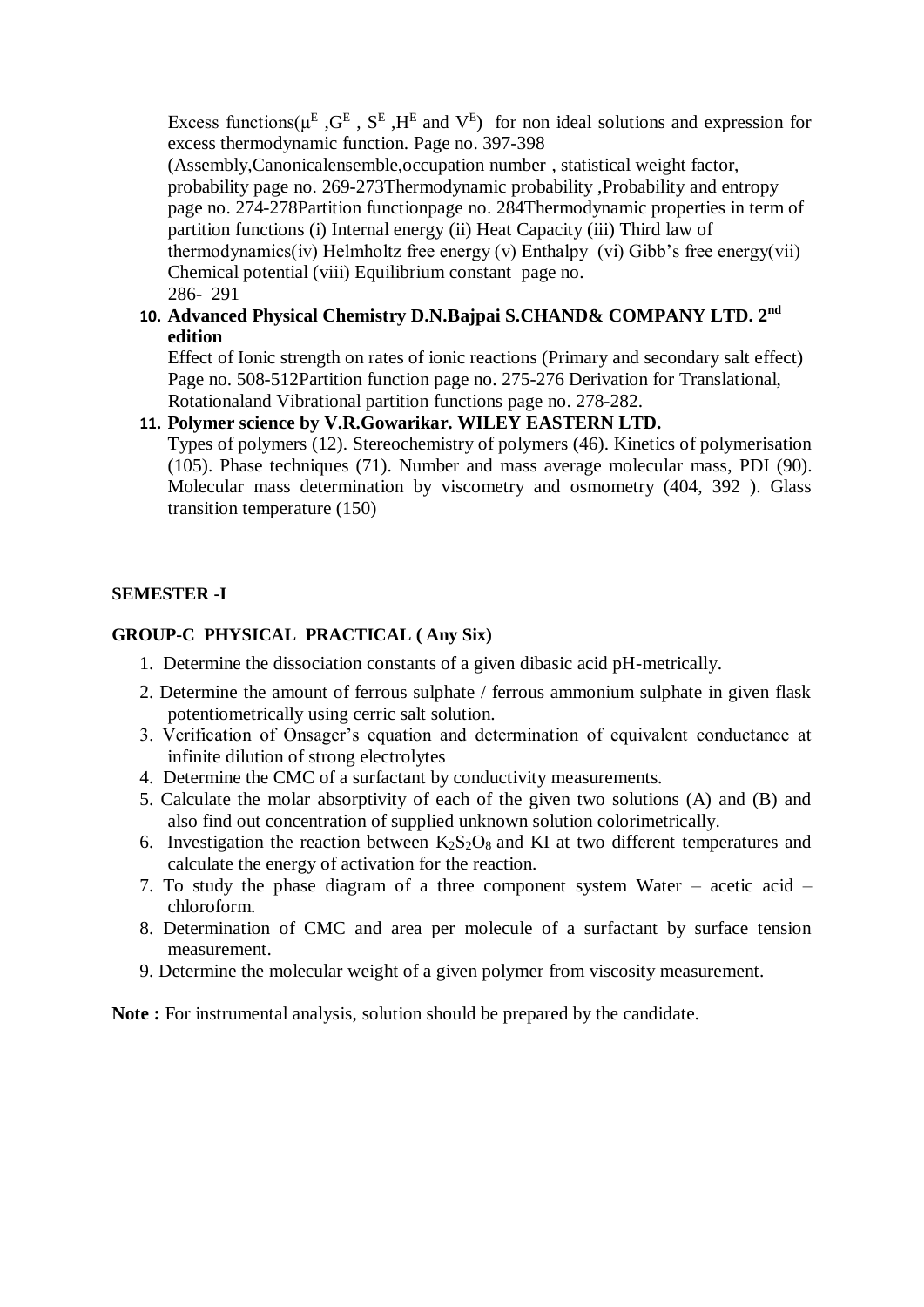# **VEER NARMAD SOUTH GUJARAT UNIVERSITY M.Sc.-I (CHEMISTRY)**

# **PROPOSED SYLLABUS TO BE EFFECTIVE FROM JUNE-2018**

# **PAPER-III (PHYSICAL CHEMISTRY)**

#### **Max. Marks: 100 (External – 70 + Internal – 30) Total Periods: 45**

# **SEMESTER-II**

## **UNIT-I:THEORIES OF ELECTROLYTIC CONDUCTANCE AND OVER VOLATEGE 11 Periods**

Debye-Huckel theory of strong electrolytes, relaxation effect and electrophoretic effect, Debye Falkenhagen effect, Weineffect.Ionic strength and its determination ,Debye-Huckel limiting law. Activity and activity coefficient, determination of activity coefficient by (i) solubility (solubility product principle) (ii) EMF method (cell without transference), Determination of dissociation constant of monobasic acid by conductance method and approximate EMF method, Electrolytic polarization, Dissolution and Decomposition potential, Concentration polarization, Decomposition potential and its determination, over voltage, determination of over voltage,theories of over voltage:combination of atom as slow process (Tafel theory)

**Numerical.**

## **UNIT-II: SURFACE CHEMISTRY 11 Periods**

Adsorption Multilayer Adsorption, the BET adsorption isotherms, derivation of BET equation, determination of surface area and area of cross section of molecules by BET equation.Derivation of Langmuir equation from BET equation. Explanation of different adsorption isotherms, Change in enthalpy ,entropy and free energy of adsorption, Adsorption at the surface of liquid : Gibbs adsorption isotherms (derivation).Thermodynamic treatment of adsorption,Surface –Active substances, orientations of surfactants on the surface of solution , surface inactive substances, surface pressure,Insoluble surface films on liquid **Numerical**

## **UNIT-III: COLLOIDS: 11 Periods**

Types of colloidal systems, preparation of lyophobic colloidal, Properties of Colloidal systems: (i) electrical properties origin of charges on colloidal, electrical double layer, Zeta potential and its determination by electrophoresis, factor affecting zeta potential, explanation on DLVO theory of colloid stability (ii) Electrokinetic properties: Electrophoresis, elecroosmosis.

Surface active agents, critical micellar concentration (CMC), factors affecting the CMC of surfactants, thermodynamics of micellization: mass action and phase separation model, solubilisation, emulsion, types of emulsion, methods for determination of types of emulsion, microemulsion, types of microemulsion, theories of microemulsion.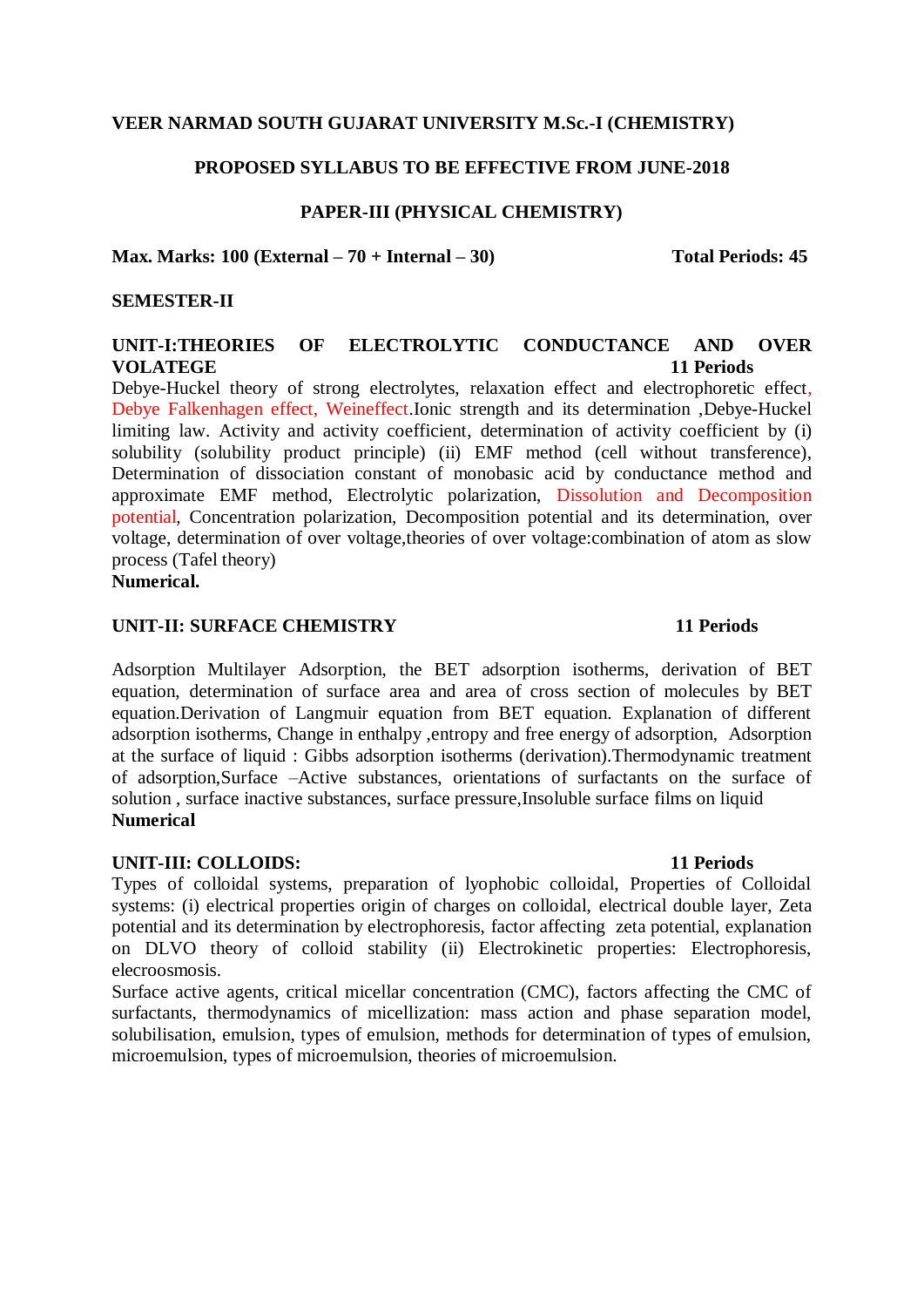## **UNIT IV: MOLECULAR SPECTROSCOPY 12 Periods**

Molecular spectra, **Microwave spectroscopy** (Rotational spectroscopy): The Rotation of molecules, Linear molecule, Symmetric tops ,Spherical tops, Asymmetric tops, Rotational spectra of rigid diatomic molecule ,Intensities of spectral lines , Effect of isotopic substitution, Techniques and instrumentation of rotational spectrum,

**IR Spectroscopy:** Classical frequency of harmonic oscillator,The classical potential energy of harmonic vibration of a diatomic molecule, Quantum expression of potential energy, energy level diagram, Relative population of energy levels ,Mechanism of interaction with radiation, selection rule, determination of force constant, Amplitude of vibration, The anharmonicvibrationor oscillator , Morse potential , Vibrational energy of diatomic molecule following the Morse potential, energy level diagram, vibrational transitions.

Vibrational –Rotational spectra of diatomic molecule(CO molecule) Application of Vibrational rotational spectra

# **Numerical**

## **Reference Book:**

- 1. Atkins, P.W., Physical Chemistry, W.H. Freeman (2017) 10 thediton
- 2. Samuel Glsstone, Introduction to Electro chemistry, East-West Press Pvt. Ltd. (2008)
- 3. Puri, B.R., Sharma, L.R., and Pathania, M.S., Principles of Physical Chemistry, Vishal Publishing Co. (2017-18) 45th ed. Debye-Huckel theory of strong electrolytes, relaxation effect and electrophoretic effect, Debye Falkenhagen effect, Wein effect. Ionic strength and its determination ,Debye-Huckel limiting law page 866- 874Insoluble surface films on liquid page no.1025

 Types of colloidal systems, preparation of lyophobic colloidal, Properties of Colloidal systems: (i) electrical properties origin of charges on colloidal, electrical double layer, Zeta potential and its determination by electrophoresis, factor affecting zeta potential, explanation on DLVO theory of colloid stability (ii) Electrokinetic properties: Electrophoresis, elecroosmosis. Page no. 989-1001

# **4. Fundamentals of Molecular Spectroscopy C N Banwell TATA McGRAW-HILL15th edition**

 Molecular spectra page no.-1Microwave spectroscopy (Rotational spectroscopy): The Rotation of molecules Linear molecule, Symmetric tops ,Spherical tops Asymmetric tops, Rotational spectra of rigid diatomic molecule ,Intensities of spectral lines , Effect of isotopic substitution page no. 40-53Techniques and instrumentation of rotational spectrum page no. 66 –67Quantum expression of potential energy, energy level diagram, Relative population of energy levels ,Mechanism of interaction with radiation, selection rule, determination of force constant, The anharmonic vibration or oscillator , Morse potential, Vibrational energy of diatomic molecule following the Morsepotential, energy level diagram, vibrational transitions.Vibrational –Rotational spectra of CO molecule Application of Vibrational rotational spectrapage no. 72-88

# **5. A Text Book of Physical chemistry K. L. Kapoor Vol-4 Macillan India Ltd. 3rd edition**

 Classical frequency of harmonic oscillator ,The classical potential energy of harmonic vibration of a diatomic molecule, Quantum expression of potential energy, energy level diagram, Relative population of energy levels ,Mechanism of interaction with radiation, selection rule, determination of force constant, Amplitude of vibration, The anharmonic vibration or oscillator , Morse potential , Vibrational energy of diatomic molecule following the Morse potential, energy level diagram, vibrational transitions page no.